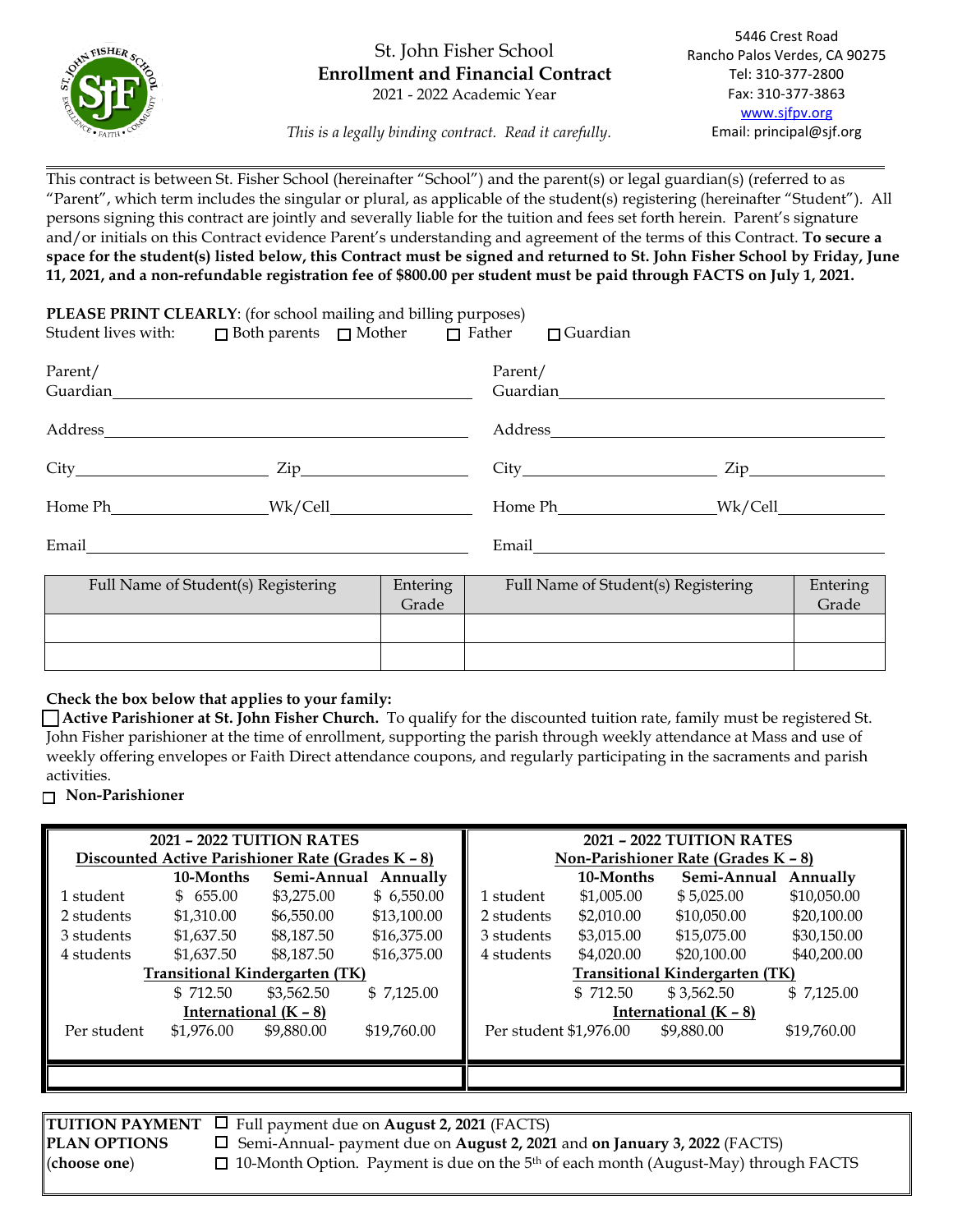# **ENROLLMENT TERMS AND CONDITIONS**

- **1. Enrollment.** Student will be enrolled for the academic year in Grade referenced on page 1 of this Contract. Parent is aware that a final determination of grade/ classroom placement will be made by the School in accordance with the School's standard admissions or retention practices and that curriculum changes/decisions are made at the School's discretion. This Contract is valid only for the academic year stated and does not entitle Student to any future enrollment.
- **2. Enrollment and Related Fees**. Parent understands that to reserve a place for Student for the academic year, Parent must submit the original executed Contract and must pay the non-refundable registration fee. Parent understands that the registration fee is earned by the School upon Parent's submission of the signed Contract to the School and payment of fees and the School's placement of the Student's name in the School's records for the academic year. PARENT FURTHER UNDERSTANDS THAT THE REGISTRATION FEE IS NOT REFUNDABLE OR TRANSFERABLE UNDER ANY CIRCUMSTANCES. **The non-refundable registration fee of \$800.00 per student is due and payable on July 1, 2021 through FACTS.**
- 3. **Unconditional Tuition Obligation**. Parent understands that the enrollment obligation for the full academic year is unconditional and that no portion of the year's tuition or fees so paid or outstanding will be refunded or cancelled in the event of absence, withdrawal, or dismissal of this student from the School. Parent agrees to assume unconditional responsibility for the full annual tuition and fees and the costs of collection thereof, including reasonable attorney fees unless this contract is timely cancelled as set forth in Paragraph Four.
- 4. **Cancellation Option**. Parent understands that this contract may be cancelled in writing, without penalty (except forfeiture of the registration fee) provided that written cancellation notification is received by the School by **June 25, 2021.**
- 6. **Parishioner Discounted Tuition Rate.** Parent understands that to qualify for the discounted tuition rate, family must be registered St. John Fisher parishioner at the time of enrollment, supporting the parish through weekly attendance at Mass and use of weekly offering envelopes or Faith Direct attendance coupons, and regularly participating in the sacraments and parish activities.
- 7 **Payment of Tuition.** Parent agrees to pay Student's tuition for the entire School Year (July through June) in accordance with the selected Payment Plan for tuition from among the options set forth on page 1 of this Contract. Furthermore, Parent understands that the School is utilizing the FACTS Online Tuition Solution for ALL tuition payments. All tuition payments must be made through this online site. **No tuition payments will be accepted at the School or Parish Office**. Families that have yet to register in FACTS are to visit the School website [\(www.sjfpv.org\)](http://www.sjfpv.org/) and click on the "Admission/Tuition" tab. Click on "SIGN UP FOR FACTS HERE". Once you are on FACTS landing page, click on "Parent Log In". Select Payment Plans from the drop down. You will be prompted to create a username and password and to set up your payment plan. In the event FACTS is unable to debit your account for the tuition due, you will be assessed a \$30 returned-payment fee by FACTS, in addition to \$25 penalty that the School assesses.
- 8. **Delinquent Account.** If Student's account is delinquent, Parent understands that: (a) Student may not be permitted to continue enrollment if tuition is delinquent for sixty days or more, (b) Eighth (8th) grade students will not be permitted to participate in graduation activities and (c) Student will not be permitted to re-register for the following year, until unpaid account balance is resolved.
- 9. **Mandatory Other Fees and Fundraising.** Parent understands that the tuition fee does not cover 100% of the costs to educate their Students. Therefore, the following fees and fundraising obligations are due and payable to the School. All payments must be processed through FACTS.
	- i. **Capital Improvement Fee** (*One-time/Per NEW family only*). A non-refundable fee of \$500.00 is assessed for each new family registering to the School. This fee is due and payable upon acceptance of the Student application to attend the School. This fee is assessed so that new families may contribute to recent/current/future capital expenditures, such as maintenance and improvement of the facility, as all returning families already have done.
	- ii. **PTA Fee.** A non-refundable fee of \$200.00 is due from each family on **July 1, 2021**. This fee helps cover costs for general student activities (*formerly funded by class funds*), phone directory printing, Back To School BBQ and hospitality.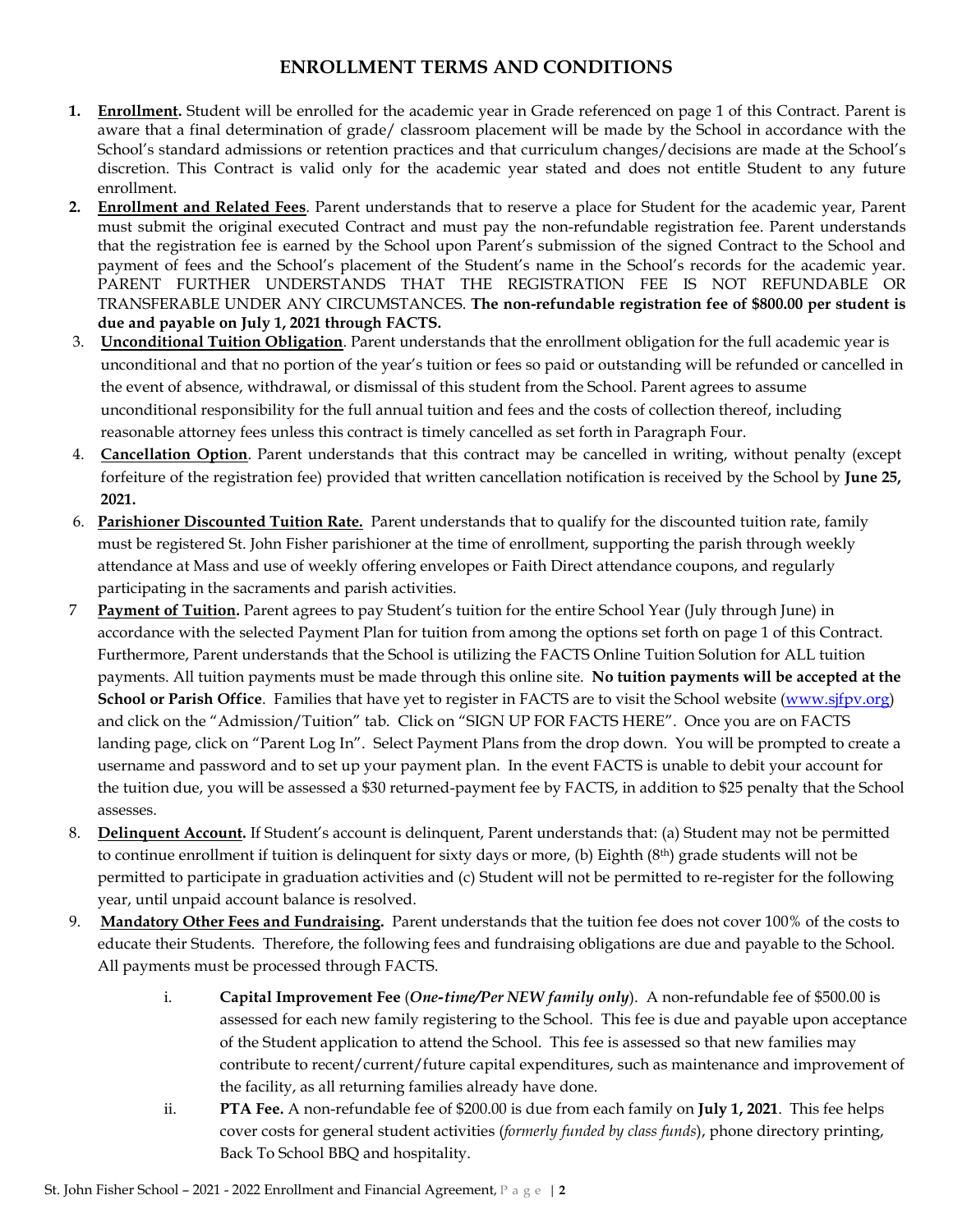- iii. **Graduation Fee (***8th grade only***).** A non-refundable fee of \$350.00 is due from each 8th grade student on **July 1, 2021**. This fee includes a yearbook and helps defray expenses for graduation dinner, gown, diplomas, etc.
- iv. **Yearbook.** \$50.00 per book per student is due and payable on **July 1, 2021**.
- v. **Jog-a-thon.** \$125.00 per student is due and payable on **July 1, 2021**. This includes Carnival wristband.
- vi. **Spring Gala/Auction.** \$300.00 per family is due and payable on **July 1, 2021**. This includes dinner for 2 at \$200.00 value, plus \$100.00 Hawaiian Raffle Tickets.
- vii. **Pali Science Camp Field Trip** (*6th grade only*). Fee of \$570.00 per student is due and payable on **October 1, 2021**.
- viii. **Catalina Island Marine Institute (CIMI) Field Trip** (*7th grade only*). Fee of \$370.00 per student is due and payable on **March 1, 2022.**

**Incidentals and Other Miscellaneous Fees.** Incidental charges including but not limited to sports fees, drama, extended daycare and any additional activities will be assessed and billed through FACTS based on participation.

- 10. **Service Hours.** Parent understands that the School requires each enrolled family to volunteer 40 hours per year. In the event a family cannot fulfill the service hour requirement, family will be billed for the unfulfilled hours @ \$20.00 per hour through FACTS. Additional information and sign-ups for volunteer opportunities are available on School Speak.
- 11. **School Rules**. Student's enrollment at the School is subject to the general statements, rules, regulations, conditions, traditions, and financial terms contained in the School's Student Handbook and other published documents, which may be amended from time to time. Parent agrees that Parent and Student must abide by such School rules and guidelines.
- 12. **Termination of Student's Attendance**. The School has the right to suspend or terminate the attendance of any student for reasons set forth in the Student Handbook (or other published document), for reasons that the School administration considers detrimental to the School community, student, or to other students of the School, or for the Parent's failure to pay all or any part of the Parent's financial obligations for Student's attendance (including any amounts charged on Student's account with the School).
- 13. **School Directory**. Parent authorizes the School to place family information, including name(s), home address(es), email address(es), and telephone numbers of Parent, Student, and other children in attendance at the School, in a directory of students to be distributed to School families. Parent acknowledges that this directory is not to be used for commercial use and is not to be distributed to any person or entity other than another School family.
- 14. **School/Family Cooperation**. The School believes that a positive and constructive working relationship between the School and Parent is essential to the fulfillment of the School's educational purpose and responsibilities to its students. If the parent's or other family member's behavior, communications, or interactions on or off campus (including during school-sponsored events) is disruptive, intimidating, or overly aggressive, or reflects a loss of confidence or serious disagreement with the school's policies, methods of instruction, or discipline, or otherwise seriously interferes with the School's safety procedures, responsibilities, or accomplishment of its educational purpose or program, the School reserves the right to dismiss the family from the community. In addition, the School reserves the right to place restrictions on parents' or other family members' involvement or activity at school, on school property, or at school-related events if the parent or other family member engages in behavior or has a status (such as a criminal conviction) that would reasonably suggest that such restrictions may be appropriate for the community. There will be no refund of tuition where such enforced withdrawal occurs and any unpaid balance is payable in full according to the terms of this Contract. If, for any reason, it is in the best interest of the School, the School also reserves the right to withdraw an offer of enrollment or re-enrollment at any time, and to nullify an executed Enrollment Contract.
- 15. **Medical Authorization**. If, in the opinion of a properly licensed and practicing physician, Student needs medical or surgical services which require Parent's pre-authorization or consent, Parent hereby authorizes, appoints, and empowers the School to act as Parent and furnish such consent on Parent's behalf. Parent